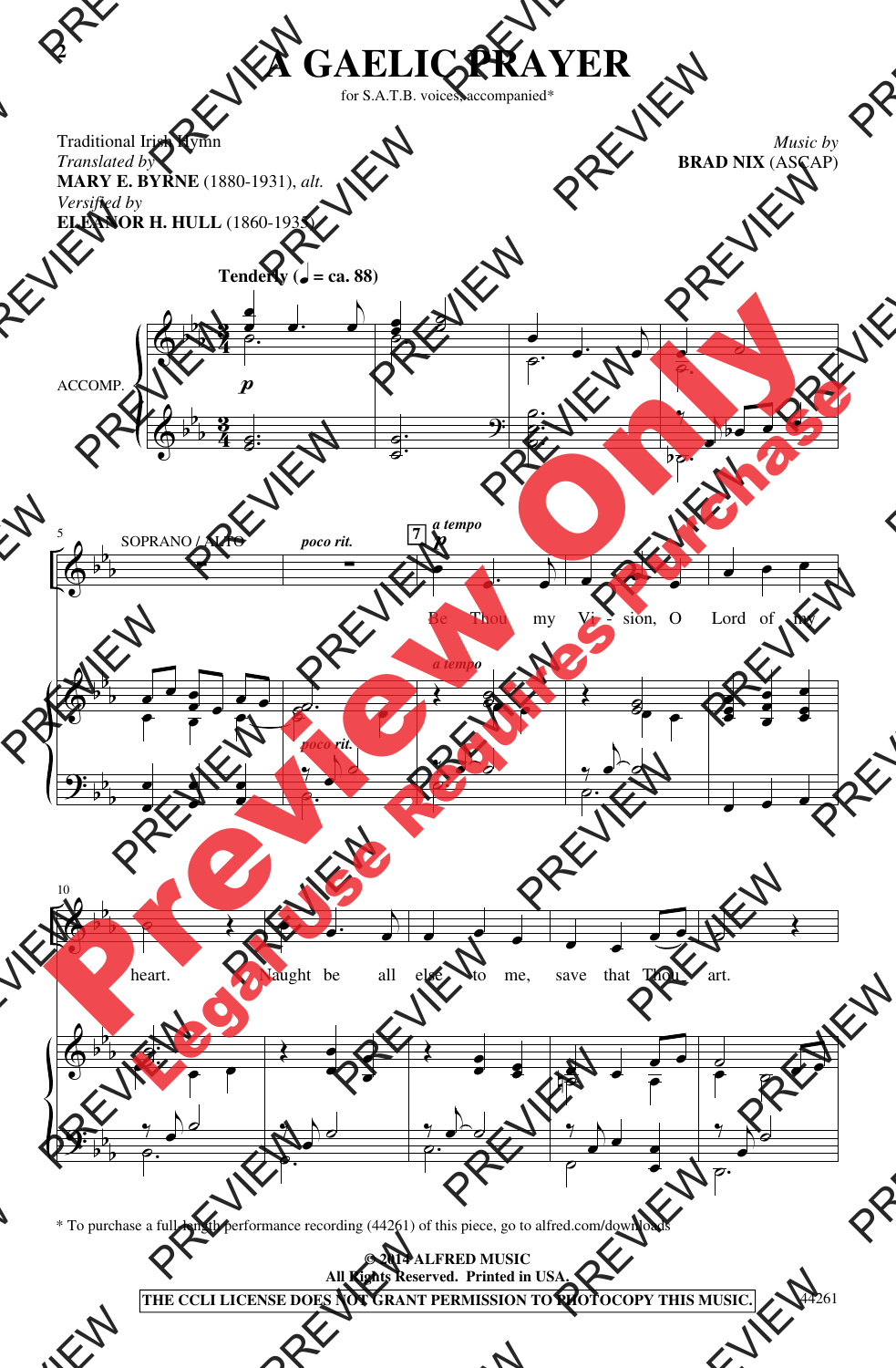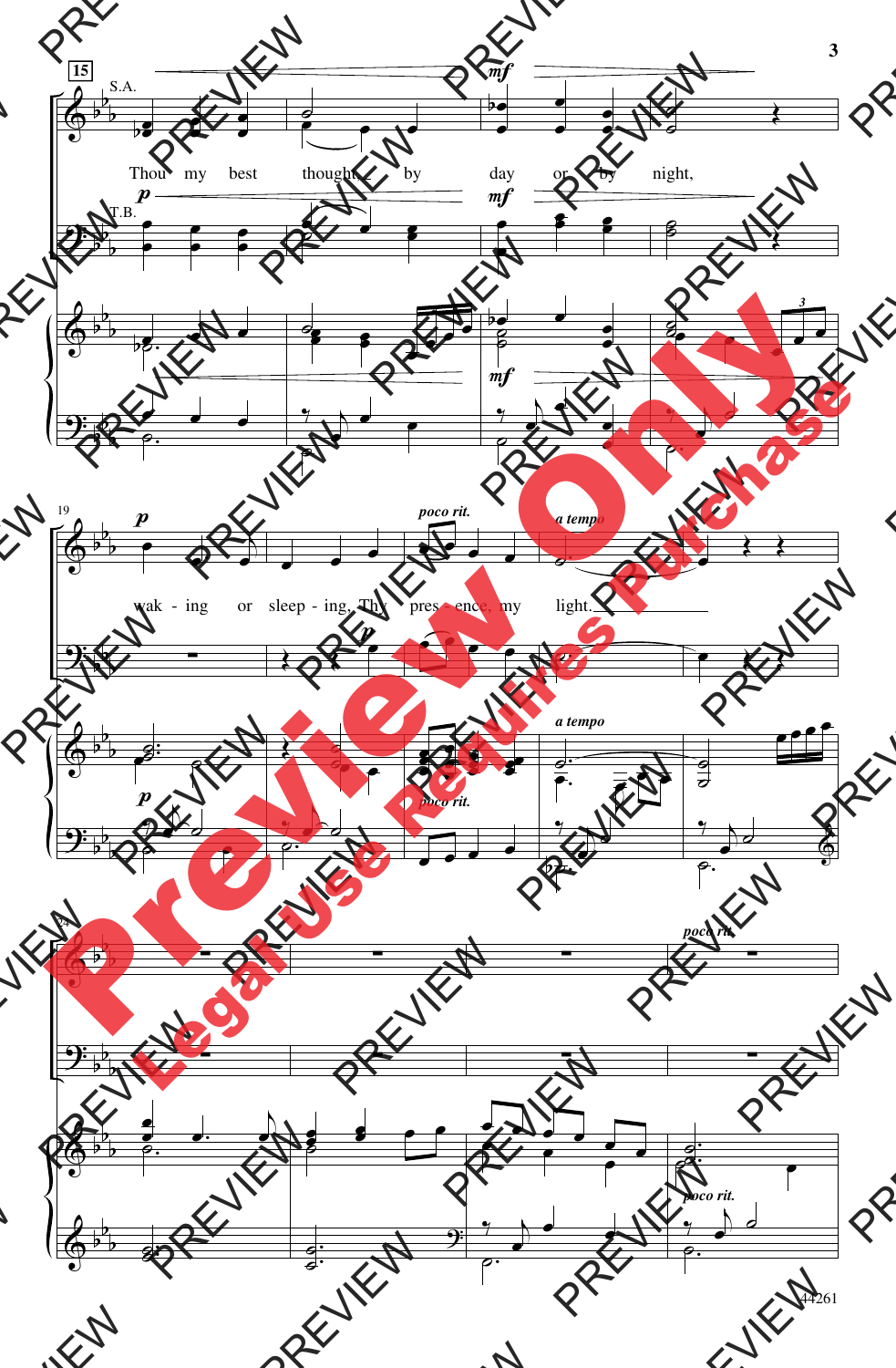

## **4**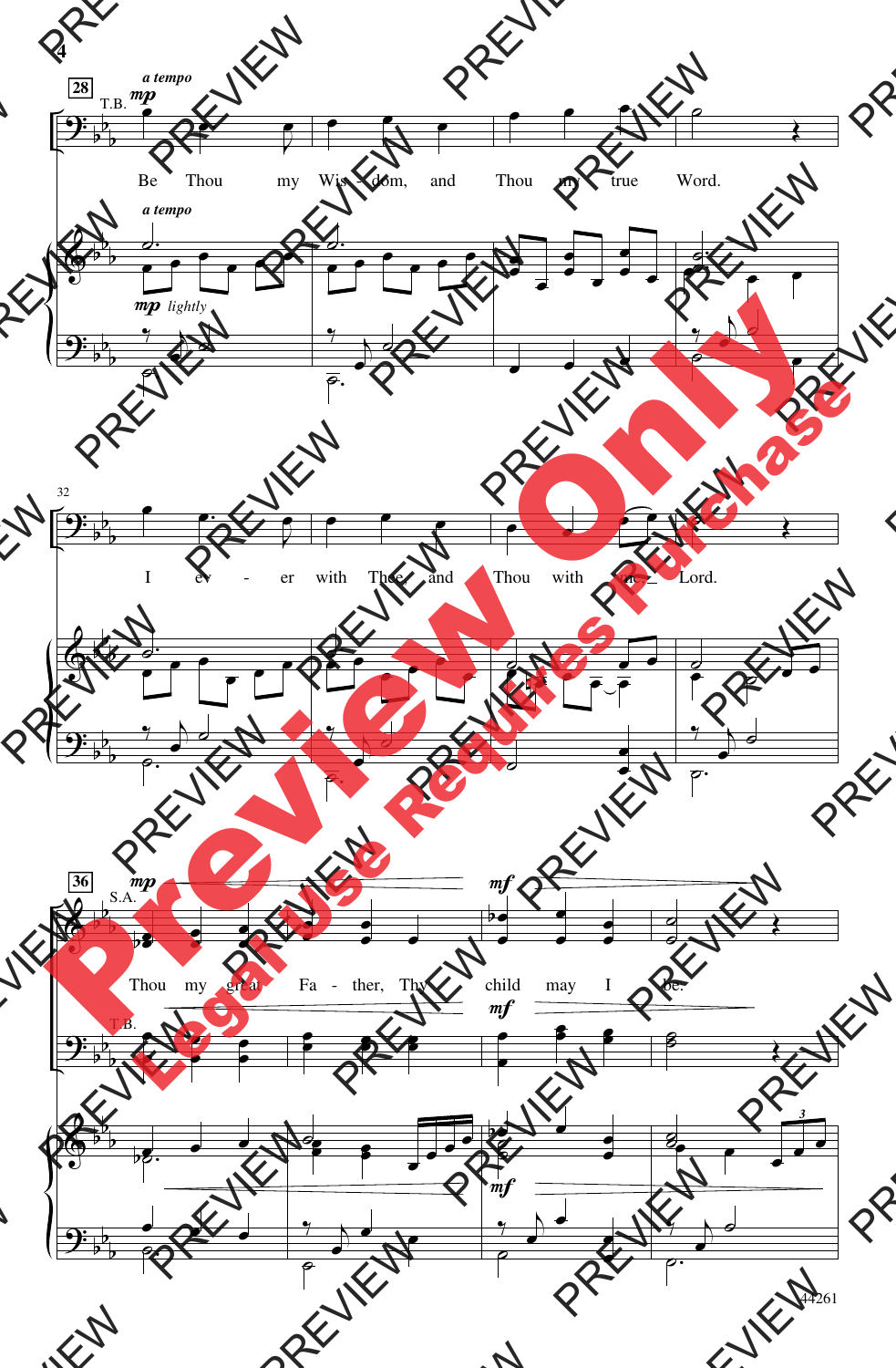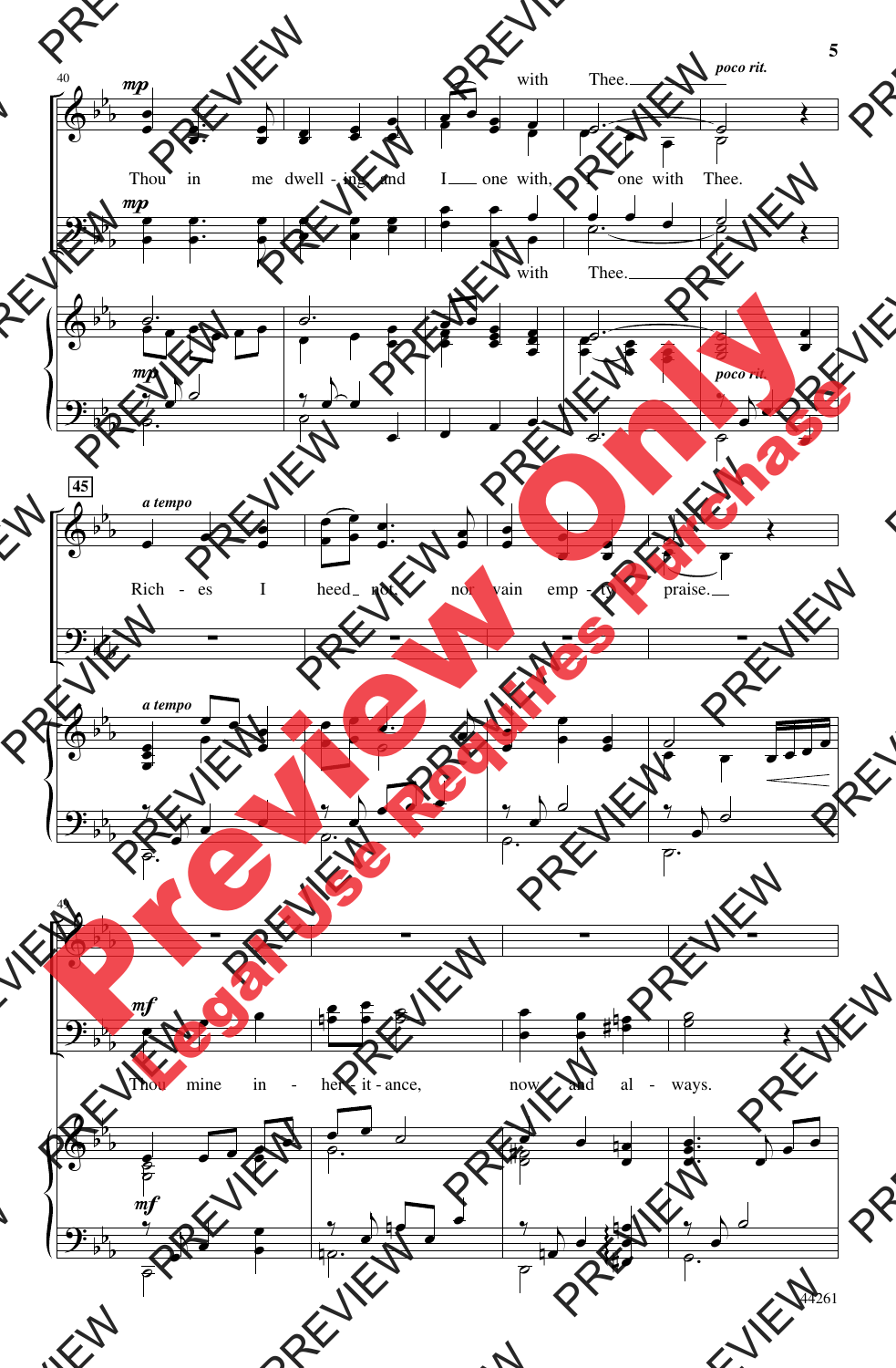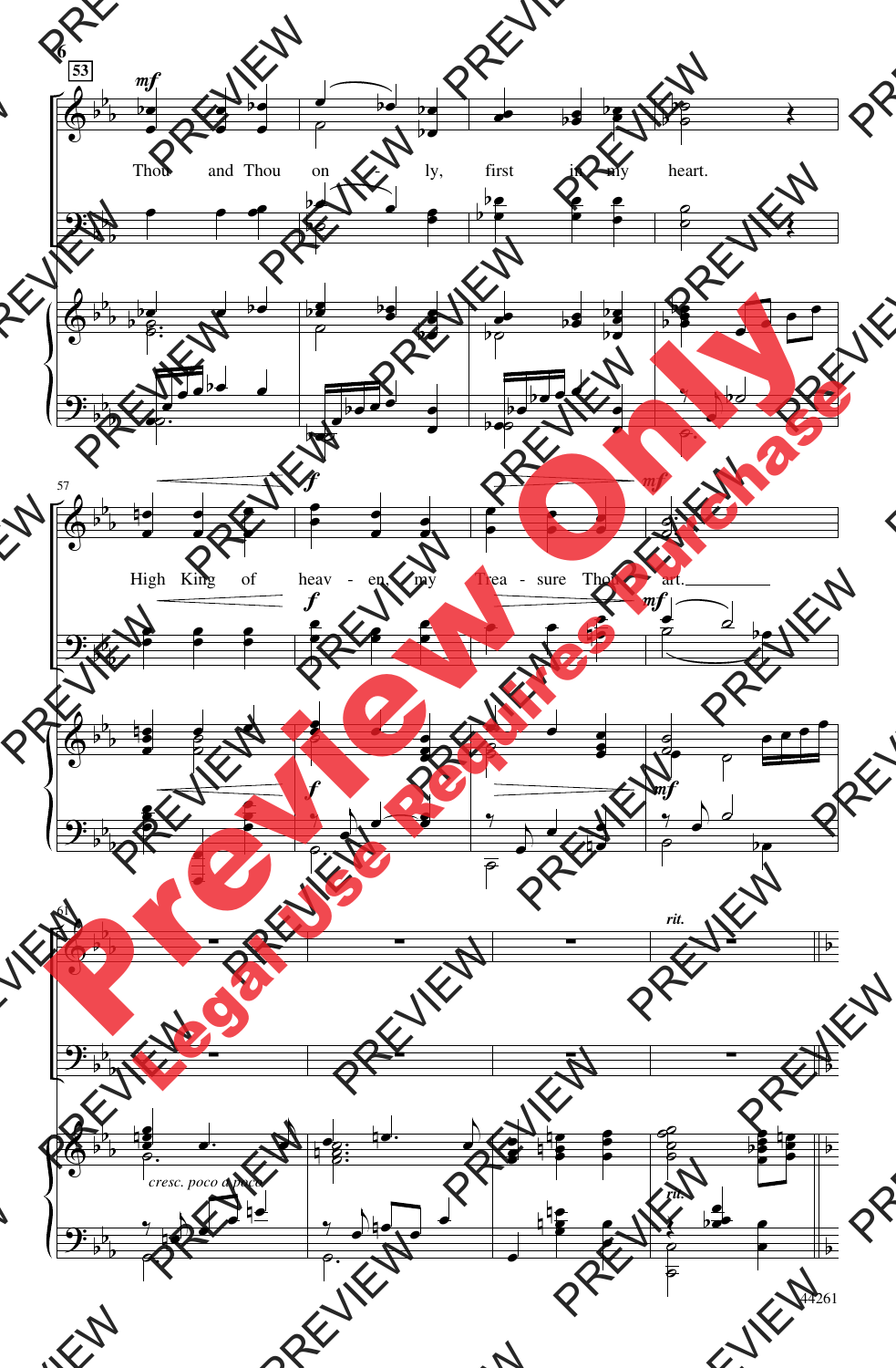